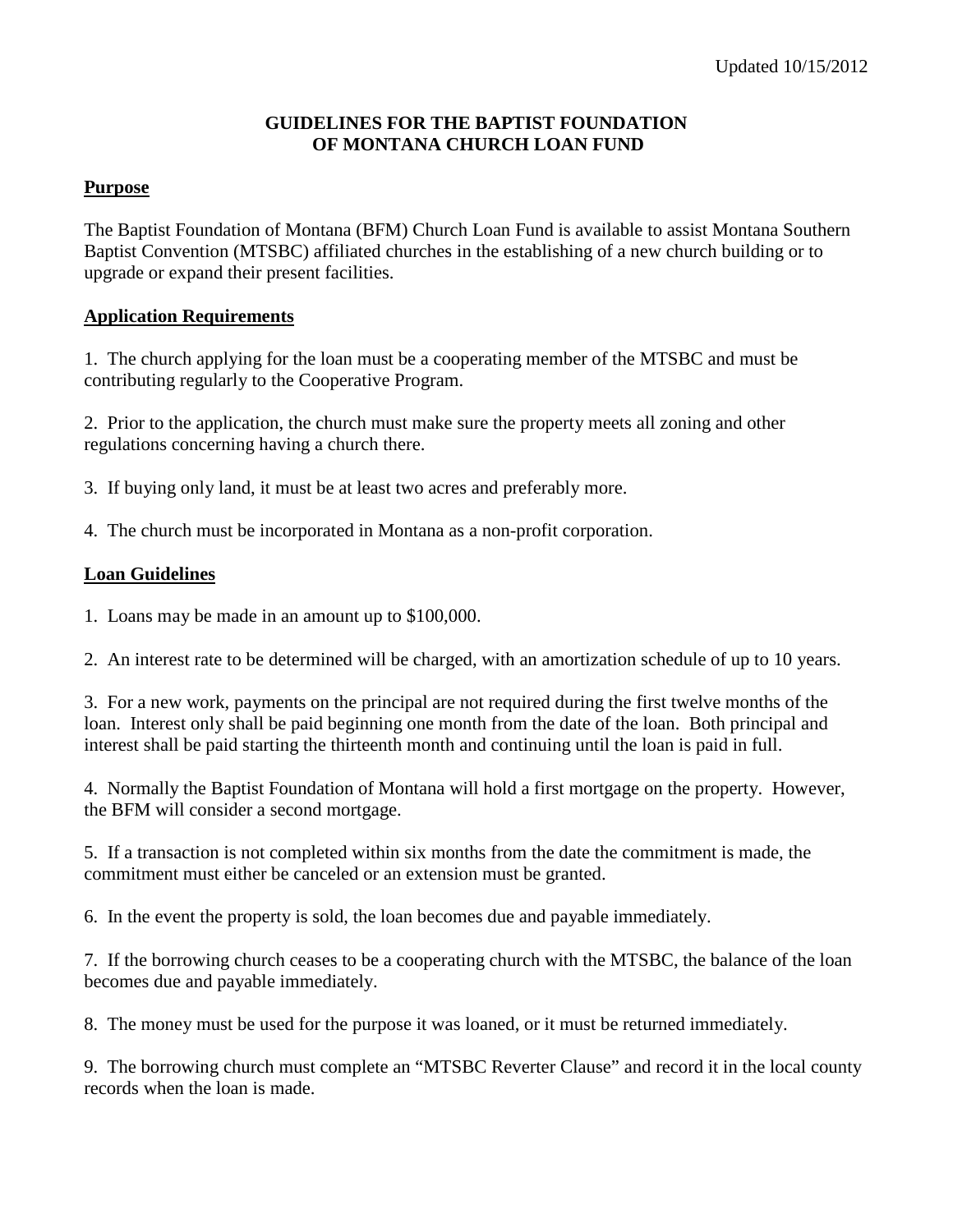# **Montana Southern Baptist Convention Billings, Montana**

# Church Property Reverter Clause

By action of the Montana Southern Baptist Convention, the following Church Property Reverter Clause is to be included in the Warranty Deed and recorded in public records for all churches and property sites where a loan or grant is allocated from the Baptist Foundation of Montana.

And further to have and to hold said tract or parcel of land, with the appurtenances, estate, title and interest thereto, belonging to the \_\_\_\_\_\_\_\_\_\_\_\_\_\_\_\_\_\_\_\_\_\_\_\_\_\_\_\_\_\_ Baptist Church, \_\_\_\_\_\_\_\_\_\_\_\_\_\_\_\_\_\_, Montana, a nonprofit corporation, its successors and assigns, forever, for the use and benefit of those of the membership, even though they may be a minority, who adhere to, maintain and propagate the doctrines, faith and practices of the missionary Baptist churches which cooperate with the Montana Southern Baptist Convention and the Southern Baptist Convention; and failure or refusal of the membership of said church, even though they be a majority, to adhere to, maintain and propagate the doctrines, faith and practices of missionary Baptist churches and to cooperate with the Montana Southern Baptist Convention and the Southern Baptist Convention, shall constitute such a deviation from the accepted usages, practices and beliefs of Baptists, that said majority shall no longer constitute the true congregation of said church, the title to the property hereinabove described shall vest in, and be held for, the use and benefit of the minority who do adhere to, maintain and propagate the doctrines, faith and practices of the members of missionary Baptist churches which cooperate with the Montana Southern Baptist Convention and the Southern Baptist Convention; and, in the event the entire membership of the \_\_\_\_\_\_\_\_\_\_\_\_\_\_\_\_\_\_\_\_\_\_\_ Baptist Church of \_\_\_\_\_\_\_\_\_\_\_\_, Montana, should fail or refuse to follow, or should renounce the doctrines, faith and practices of members of Baptist churches which cooperate with said Conventions, then the title to the above described property shall revest to and become vested in Montana Southern Baptist Convention, or its successor, to be used for church and mission purposes.

\_\_\_\_\_\_\_\_\_\_\_\_\_\_\_\_\_\_\_\_\_\_\_\_\_\_\_\_\_\_\_\_\_\_\_\_\_\_ \_\_\_\_\_\_\_\_\_\_\_\_\_\_\_\_\_\_\_\_\_\_\_\_\_\_\_\_\_\_\_\_\_\_\_\_\_\_\_\_

\_\_\_\_\_\_\_\_\_\_\_\_\_\_\_\_\_\_\_\_\_\_\_\_\_\_\_\_\_\_\_\_\_\_\_\_\_\_ \_\_\_\_\_\_\_\_\_\_\_\_\_\_\_\_\_\_\_\_\_\_\_\_\_\_\_\_\_\_\_\_\_\_\_\_\_\_\_\_\_\_

Date Church Agreed to Reverter Clause Church Trustee Date